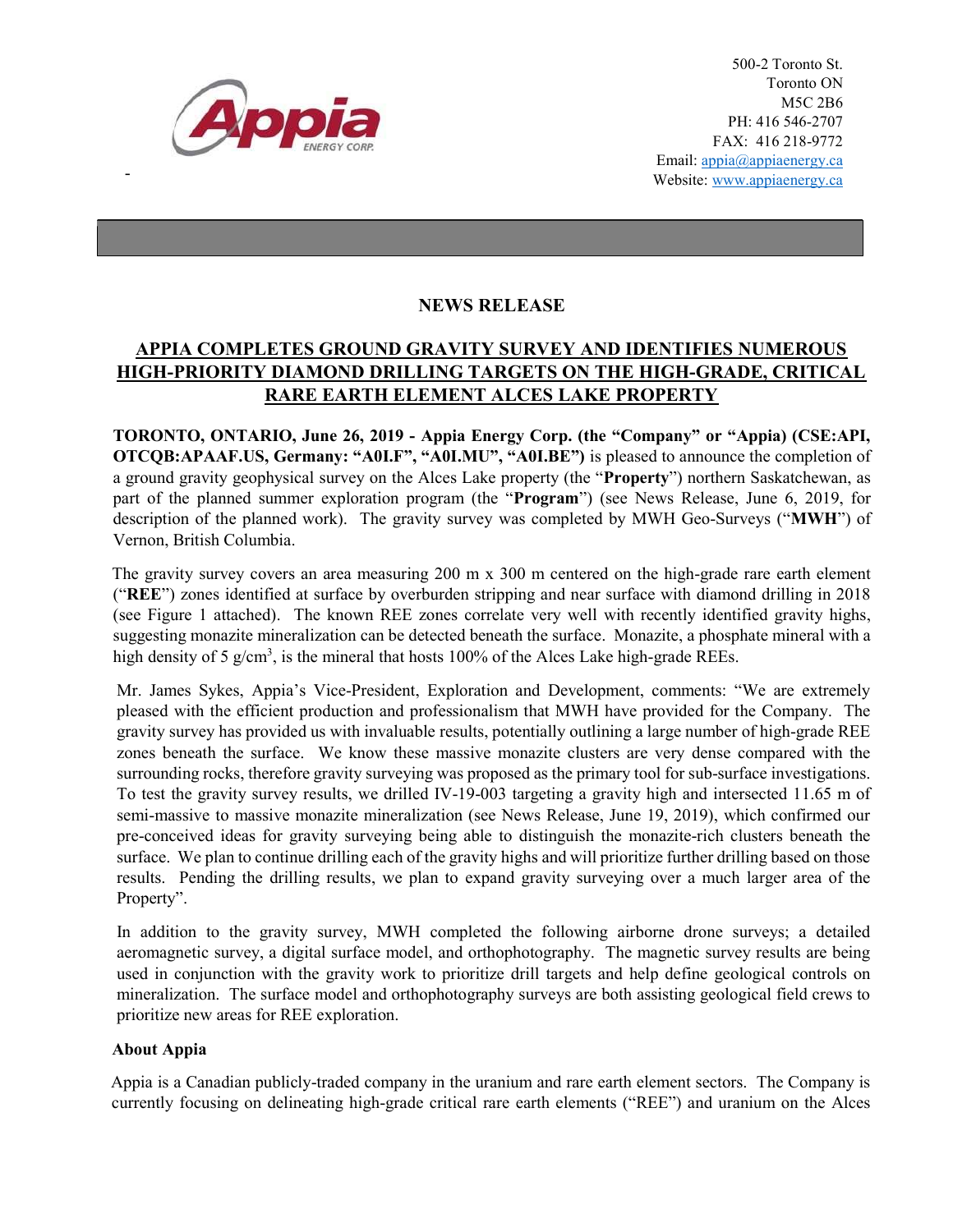Lake property, as well as prospecting for high-grade uranium in the prolific Athabasca Basin on its Loranger, North Wollaston, and Eastside properties. The Company holds the surface rights to exploration for 63,980 hectares (158,098 acres) in Saskatchewan.

The Company also has a 100% interest in 12,545 hectares (31,000 acres), including rare earth element and uranium deposits over five mineralized zones in the Elliot Lake Camp, Ontario, which historically produced over 300 million pounds of  $U_3O_8$  and is the only Canadian camp that has had significant rare earth element (yttrium) production.

Appia's technical team is directed by James Sykes, who has had direct and indirect involvement with over 550 million lbs.  $U_3O_8$  being discovered in five deposits in the Athabasca Basin.

Appia has 65.3 million common shares outstanding, 86.2 million shares fully diluted.

The technical content in this news release was reviewed and approved by Mr. Ken Wasyliuk, P.Geo, Project Manager for the Alces Lake project, and a Qualified Person as defined by National Instrument 43-101.

Cautionary Note Regarding Forward-Looking Statements: This News Release contains forward-looking statements which are typically preceded by, followed by or including the words "believes", "expects", "anticipates", "estimates", "intends", "plans" or similar expressions. Forward-looking statements are not guarantees of future performance as they involve risks, uncertainties and assumptions. We do not intend and do not assume any obligation to update these forward- looking statements and shareholders are cautioned not to put undue reliance on such statements.

Neither the Canadian Securities Exchange nor its Market Regulator (as that term is defined in the policies of the CSE) accepts responsibility for the adequacy or accuracy of this release.

For further information, please contact:

Tom Drivas, President, CEO and Director: (tel) 416-546-2707, (fax) 416-218-9772 or (email) appia@appiaenergy.ca

James Sykes, VP Exploration & Development, (tel) 306-221-8717, (fax) 416-218-9772 or (email) jsykes@uraniumgeologist.com

Frank van de Water, Chief Financial Officer and Director, (tel) 416-546-2707, (fax) 416-218-9772 or (email) fvandewater@rogers.com